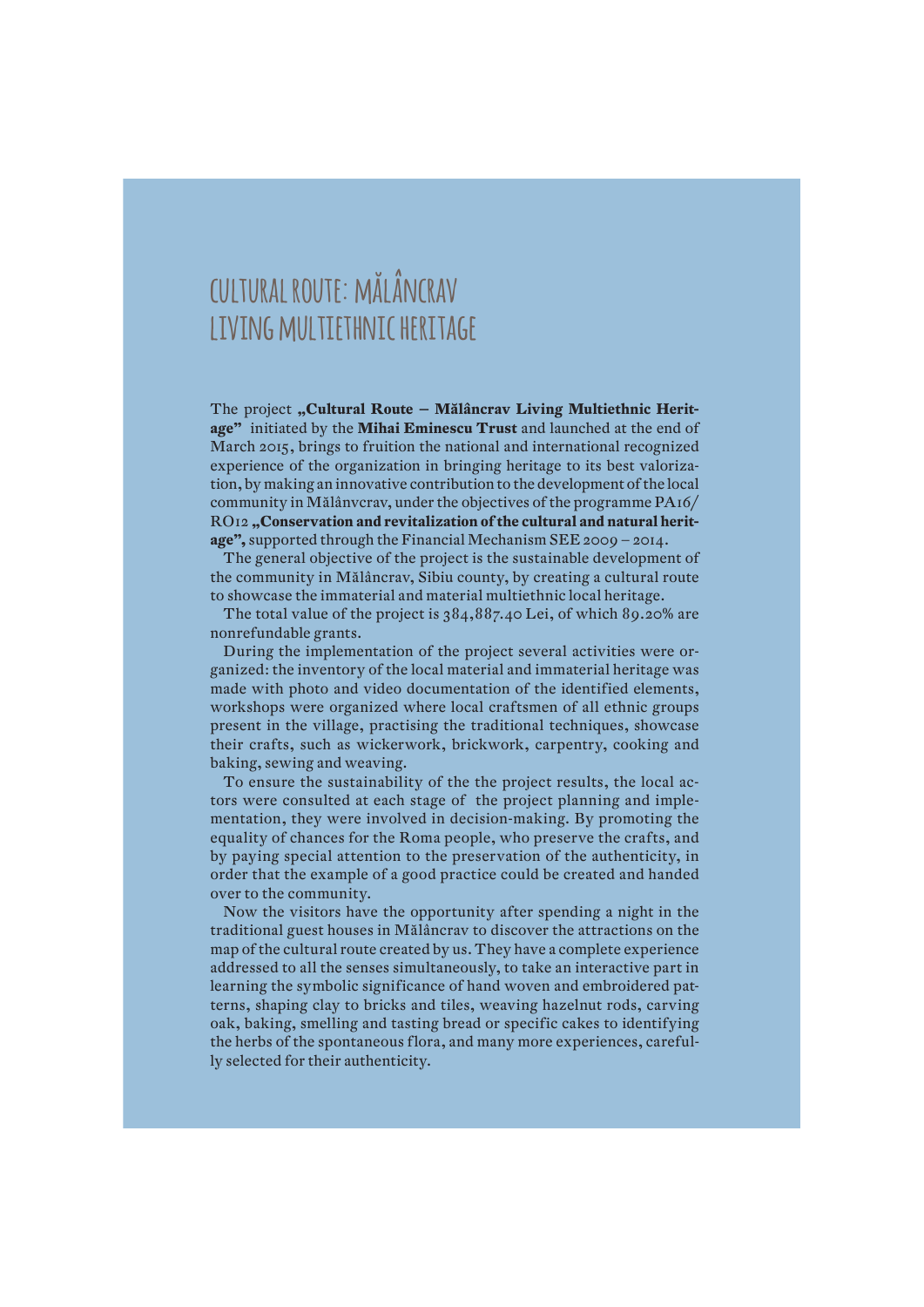

# **mălâncrav in brief**

The village Mălâncrav is located in the Mălâncrav Valley, south of the village Laslea and 17 kilometres from the national road (DN) connecting Sighișoara to Sibiu. The history of this village extends over more than 700 years, during the time it was also known under the names Malamcrav, Malemkref or Malenkrag. Evidence that this territory has been inhabited since ancient times was brought by several archeological findings: a settlement of the Coțofeni culture (discovered on the Târnava Mare River), Roman treasure consisting of Roman imperial coins, from Augustus to Valentinian (discovered in 1968), a Celtic tomb (discovered in 1971 in the Târnava Mare meadow).

The village was first documented in 1305 under the name "possessiones Almakerk et Ujfalu". Several years later it became the possession of the noble family Apafi which brought forth two princes of Transylvania: Michael Apafi I ( $1632 - 1690$ ) and Michael Apafi II  $(1676 - 1713)$ . In 1775, by royal decree, the village and other properties of the Apafi family become property of the noble family Bethlen. Later it enters into possession of the Haller family, its last owner being countess Susanne Haller.

Today, in the village today exists one of the largest Saxon communities in south-east Transylvania. More than one tenth of the 1100 inhabitants recorded at the last census are Saxons, the others being Romanians, Roma and Hungarians. Today, it is one of the most important touristique destinations in south-east Transylvania, well-known for the pres-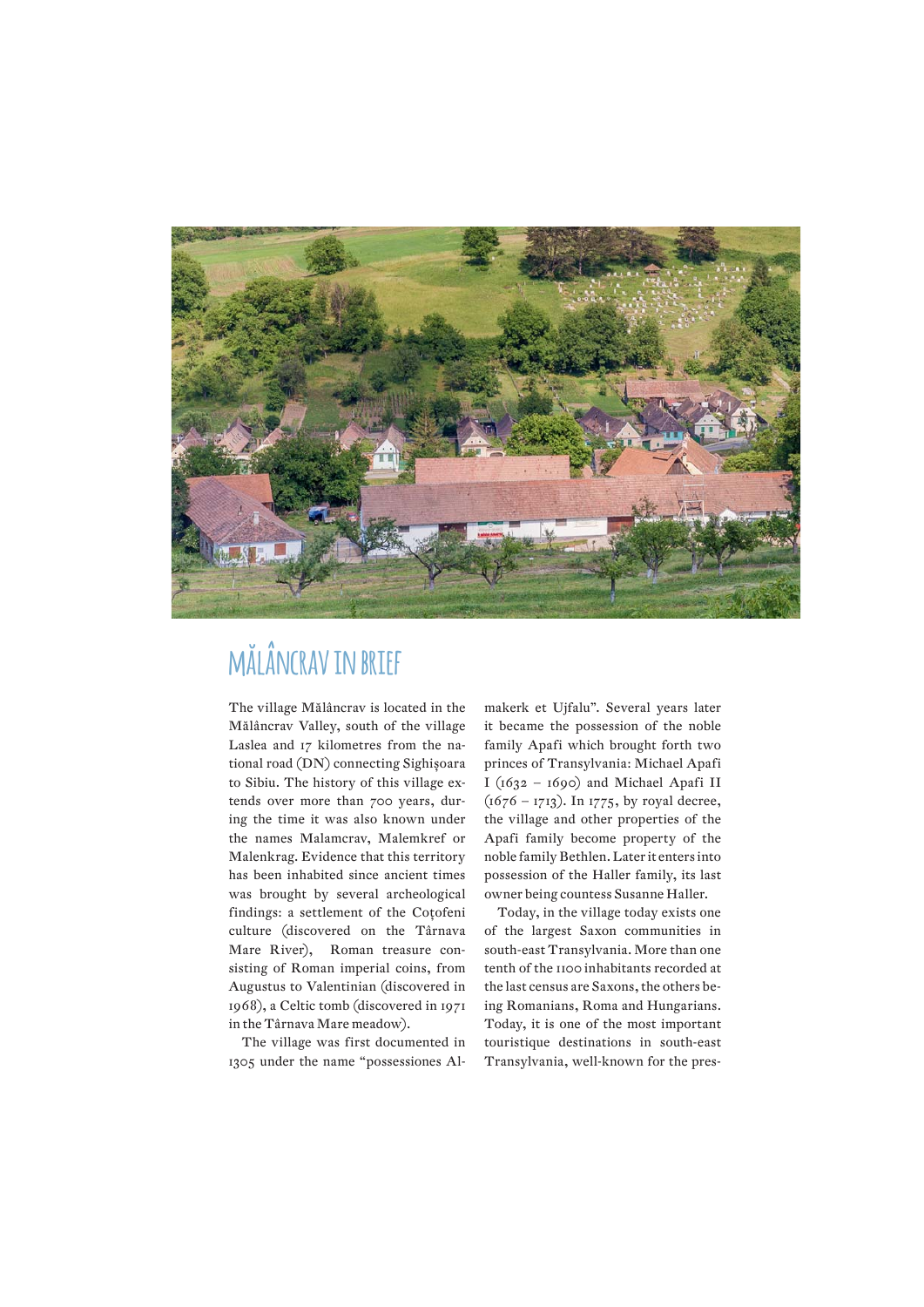

ervation of its built heritage, for the idyllic landscapes, for the customs and traditions and for the biodiversity of the area.

Here some important historical monuments can be visited, such:

**• The Evangelical Fortified Church** – built in the 14th century decorated with frescos, unique in the Transylvanian cultural scenery, which are largely preserved until today. Under the sacristy there is the tomb of Michael Apafi II, prince of Transylvania.

**• The Orthodox Church** – erected under the patronage of "The Presentation of Blessed Virgin Mary" at the end of the 1600-ies and built of brick and stone at the beginning of the 1700-ies

**• The Roman Catholic Church** was built in 1865 by order of Countess Susanna Haller and served the Hungarian com-

munity of the village until 2010, when the last Roman-Catholic parishioner died. Its value consists in its very existence, an evidence of the religious tolerance and multicultural diversity of Transylvania.

• The Apafi Manor was built in the 15<sup>th</sup> century by the noble family Apafi. With the support of architect Jan Hülsemann and the local craftsmen Fritz Klusch and Ernst Linzing with his team, the manor was restored according to the building plans of the 18th century. The restoration process was not easy but was achieved at high standards. Local artisans and craftsmen have been also involved for the embroideries and interior and exterior furniture. The awarding of the prestigious Europa Nostra Prize in 2007 is a recognition of the efforts of the Mihai Eminescu Trust.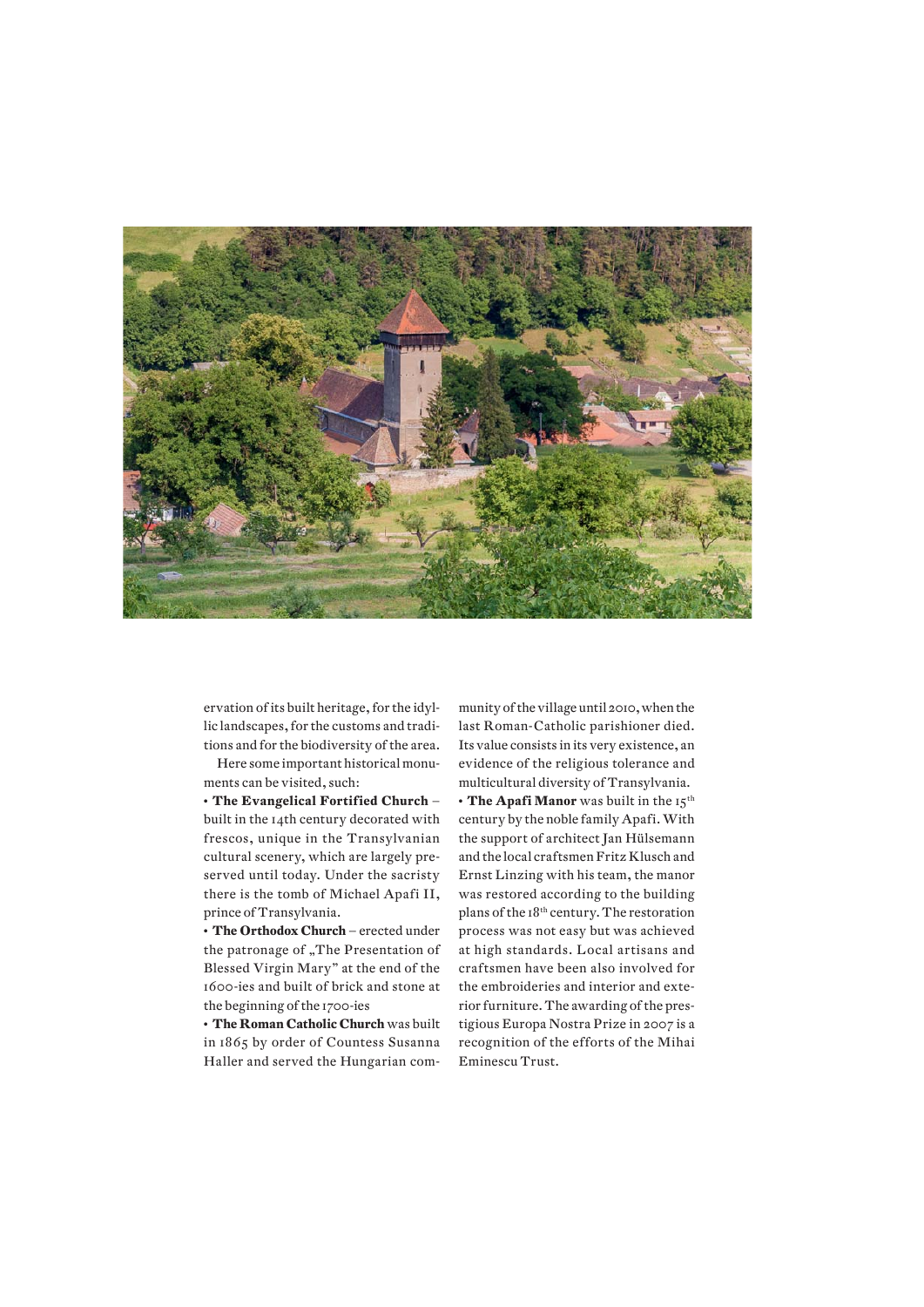### **craftsmen**



#### **The sewing and embroidery workshop**

**M** aking clothes is one of the oldest human activities. In the countryside clothes for daily wear and the traditional costumes were made by the women, from hand-woven wool, cotton or linen fabric, either in their home or when getting together for work and chat. Throughout the whole year it was also the women who did the sowing, harvesting and processing of the materials used for clothing.

The traditional costume, worn with pride by all the 4 ethnic groups, is the best representation of traditional

clothing and can be "live" – admired – in this Transylvanian region, especially at traditional events.

The seamstresses of Mălâncrav, knowing the age-old techniques of combining traditional pattern and symbols, continue to make traditional costumes with regional patterns, as well as napkins, tablecloth, towels and embroideries.

People who want to take a piece of Transylvania back home, can order or buy such items straight away.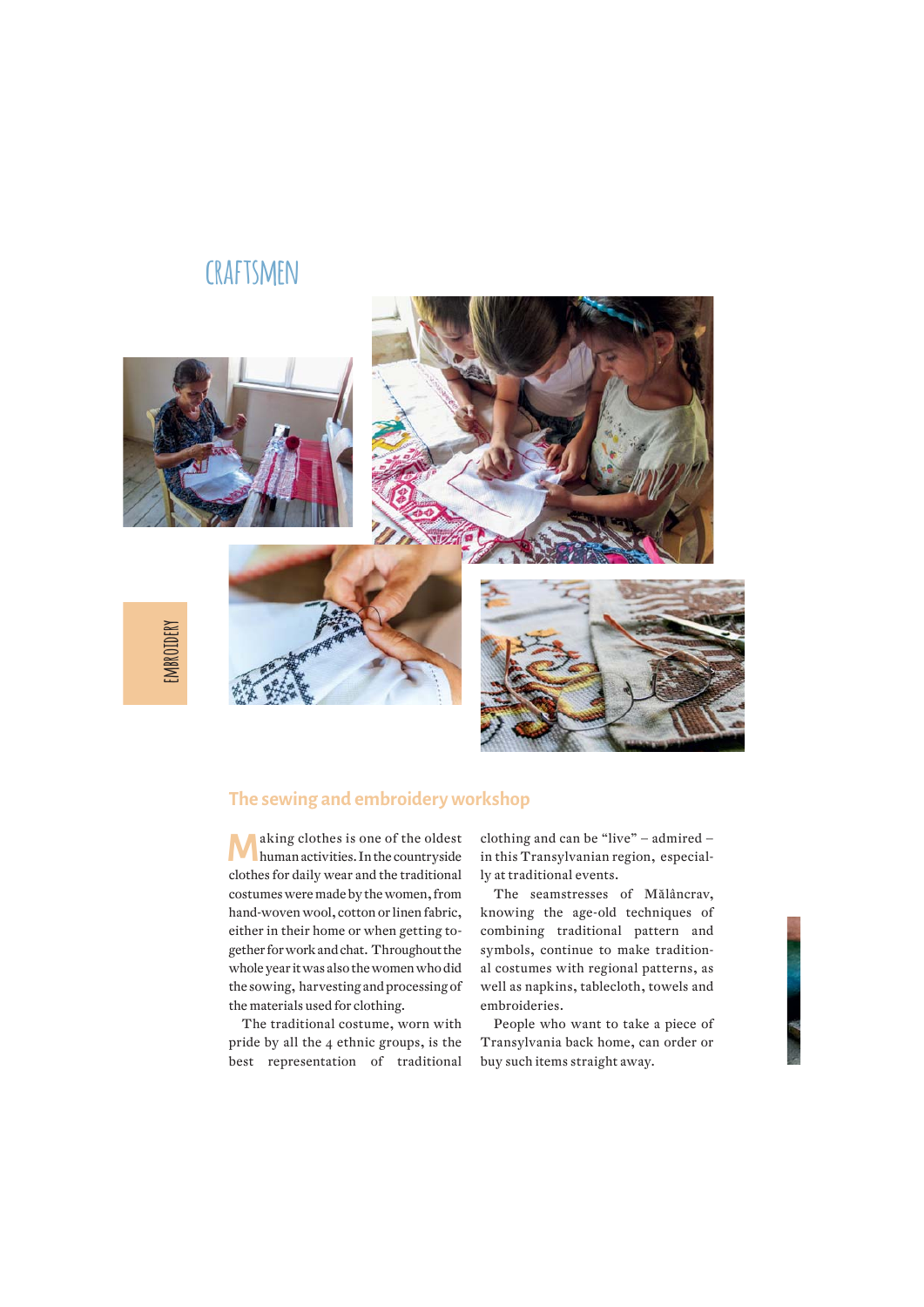#### **The brickworks**

**M** aking bricks and tiles has been a centuries-old practice in Transylvania and has grown with the development of the human settlements.

In many of these Transylvanian villages, there is a source of yellow clay soil, which, mixed with sand and water, is the raw material for the handmade and industrial brick and tile making.

The brickmakers of Mălâncrav are still manufacturing traditional bricks and tiles from the material found at the end of the village. On a workday, using special moulds, they will make several hundred bricks, while it is very interesting to watch the ancient skill of this

valuable craft. After being left to dry for ten days, or even more in spring and autumn. The bricks and tiles are fired for 5 to 10 days in a specially built kiln, according to the direction of the wind, to raise the inside temperature to 900- 1000 degrees.

The brick and tile kiln in Mălâncrav, has the capacity of 12,000 tiles, was built in 2009 and is similar to the kiln at Viscri which started production in 2006. Both projects belong to the Mihai Eminescu Trust and were developed in partnership with the Horizon Foundation, to meet the increasing demand for hand-made bricks and tiles.

![](_page_4_Picture_6.jpeg)

![](_page_4_Picture_7.jpeg)

![](_page_4_Picture_8.jpeg)

![](_page_4_Picture_9.jpeg)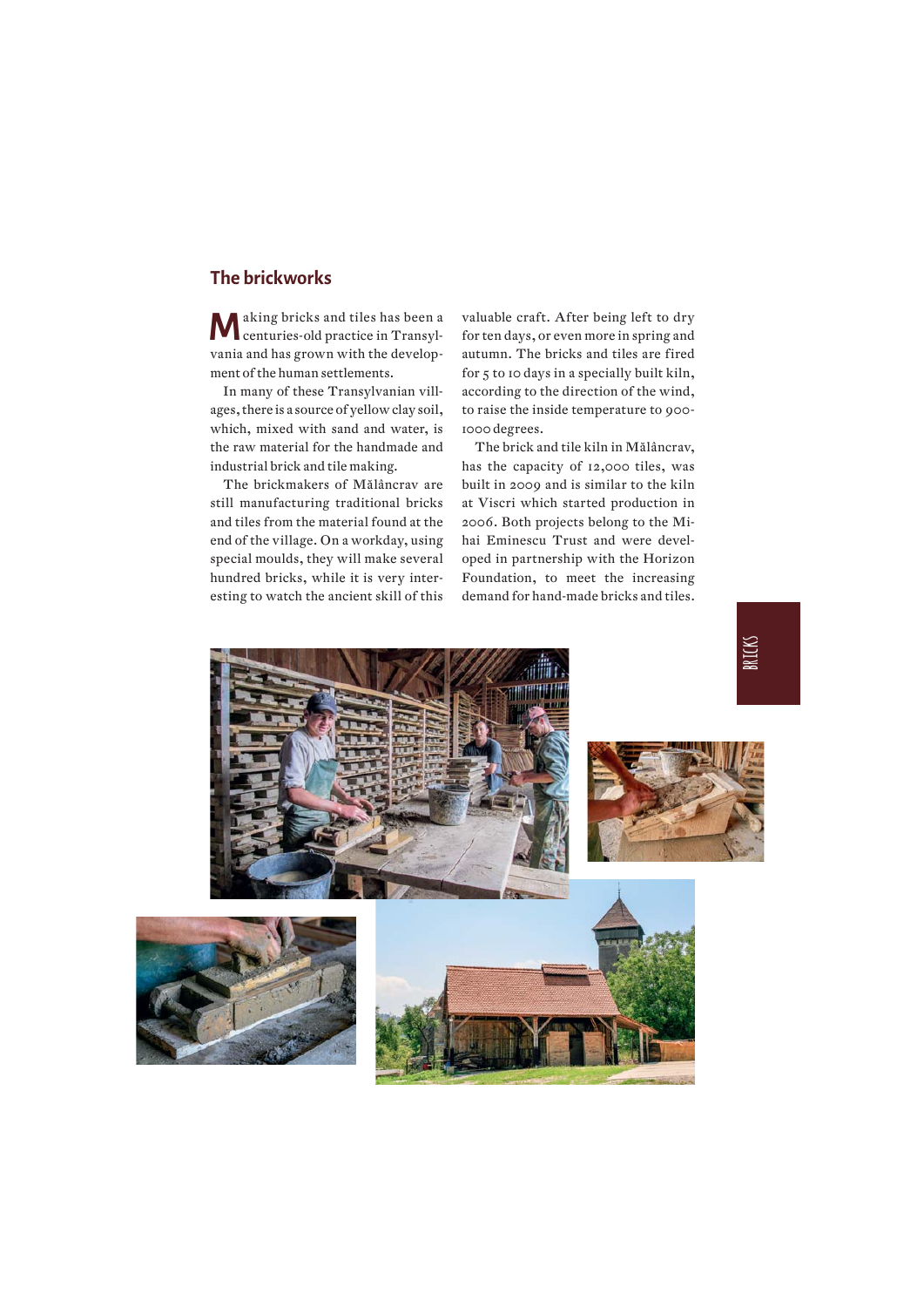![](_page_5_Picture_0.jpeg)

#### **The wicker workshop**

**W**icker weaving has been a craft since the times when the houses were made of thick wickerwork covered with clay and thatched roofs. Wickerwork was also used to make various objects used for the harvesting, carrying and preserving of farming products.

In Romania this tradition seems to have derived from the woodworking craft practised by the gypsies, who descended from ancient Indian goldsmiths and for whom wood processing was a means of earning their living. In time they specialized on making household and decorative objects, toys, baskets, mats, cradles and fences.

The craftsmen from Mălâncrav have preserved and continued this tradition

and today they make different models and shapes of baskets of hazel, twine or willow, baskets of bigger or smaller size for holding firewood, hops or toyes.

The raw material is brought from the forests and from the surrounding hills or from the valleys, throughout the whole year. In their natural state or softened in hot water, the twigs are carefully selected and woven to objects of different sizes and shapes. Towards the end of summer corn leaves and read are collected to make mats, baskets and objects for decoration are still used in the traditional houses.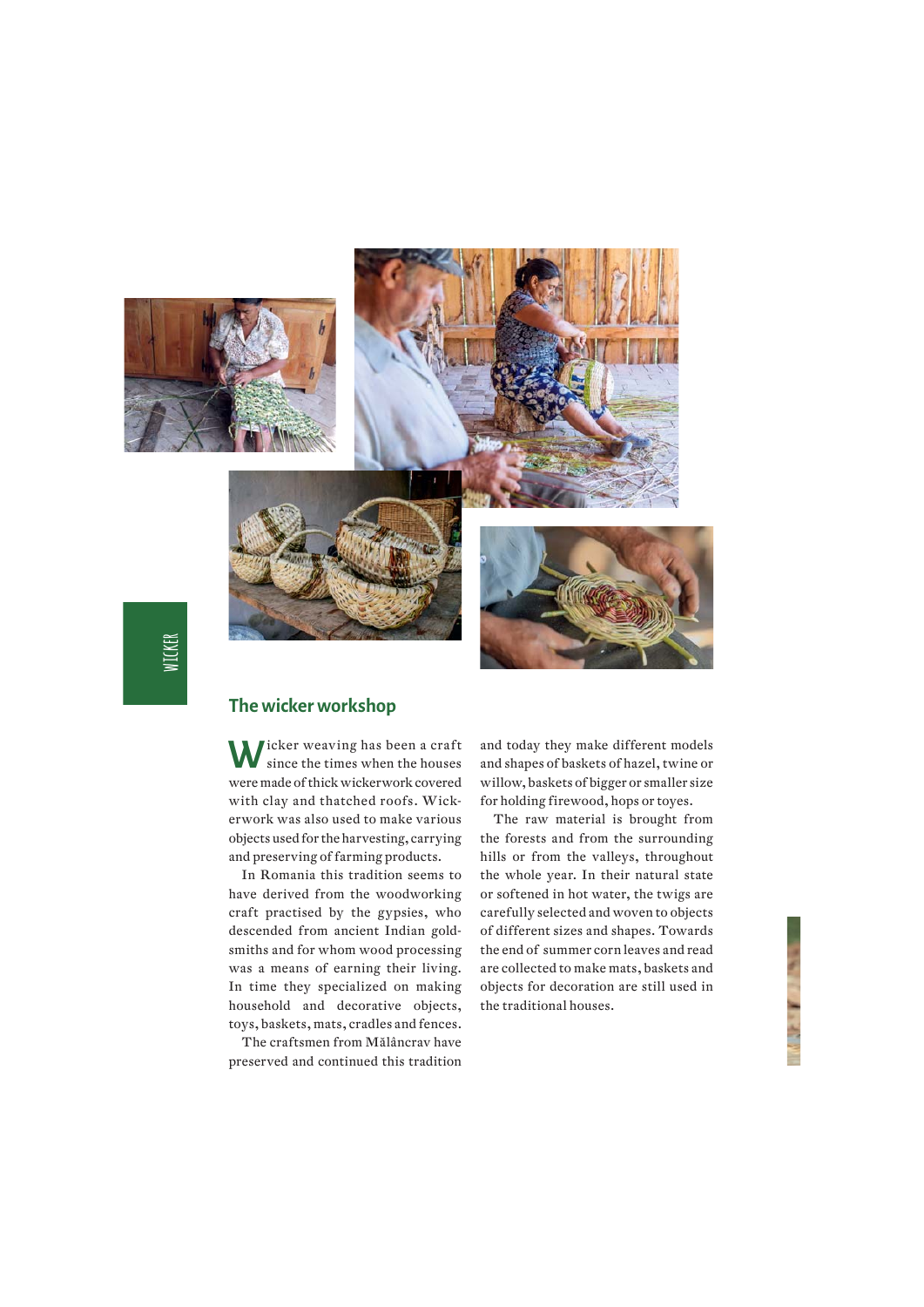#### **The carpentry workshop**

**D**erived from Latin and meaning "be-<br>yond the forest", the name "Transylvania" was first mentioned in 1075. The name lasted over the years due to the vast forest areas that still exist here today. Until the middle of the 17th century, when stone started to be used for buildings, wood was the common material of construction. In all the Transylvanian villages we can find little farms with barns, sheds and gates made of wood, nevertheless the most distinctive constructions are the fortified churches whose bell-towers built on solid support oversee the area. An interesting characteristic of these constructions is the joinery technique using wooden nails or the "swallow-tail joint", which proved very efficient over the years.

The diversity of tree species has contributed to the preservation of the carpentry skills, wood being used for making tools or household goods such as dowry chests, traditional furniture simple or with inlays, flour chests, solid window-frames and doors.

The Mălâncrav craftsmen, are very skilled in the traditional techniques and they are working mainly with oak and pine wood. The wood is usually cut in winter, in the southern part of the forest, where the humidity is lower, then left to dry for a period of time before being used. The carpenters are using the axe and chisel to make wooden beams, boards and lath used for construction and restoration of traditional houses, barns, roofs or household goods. Keeping alive the traditional carpentry skills is contributing very much to the preservetion of the traditional and authentic character of the village.

**carpentry**

![](_page_6_Picture_5.jpeg)